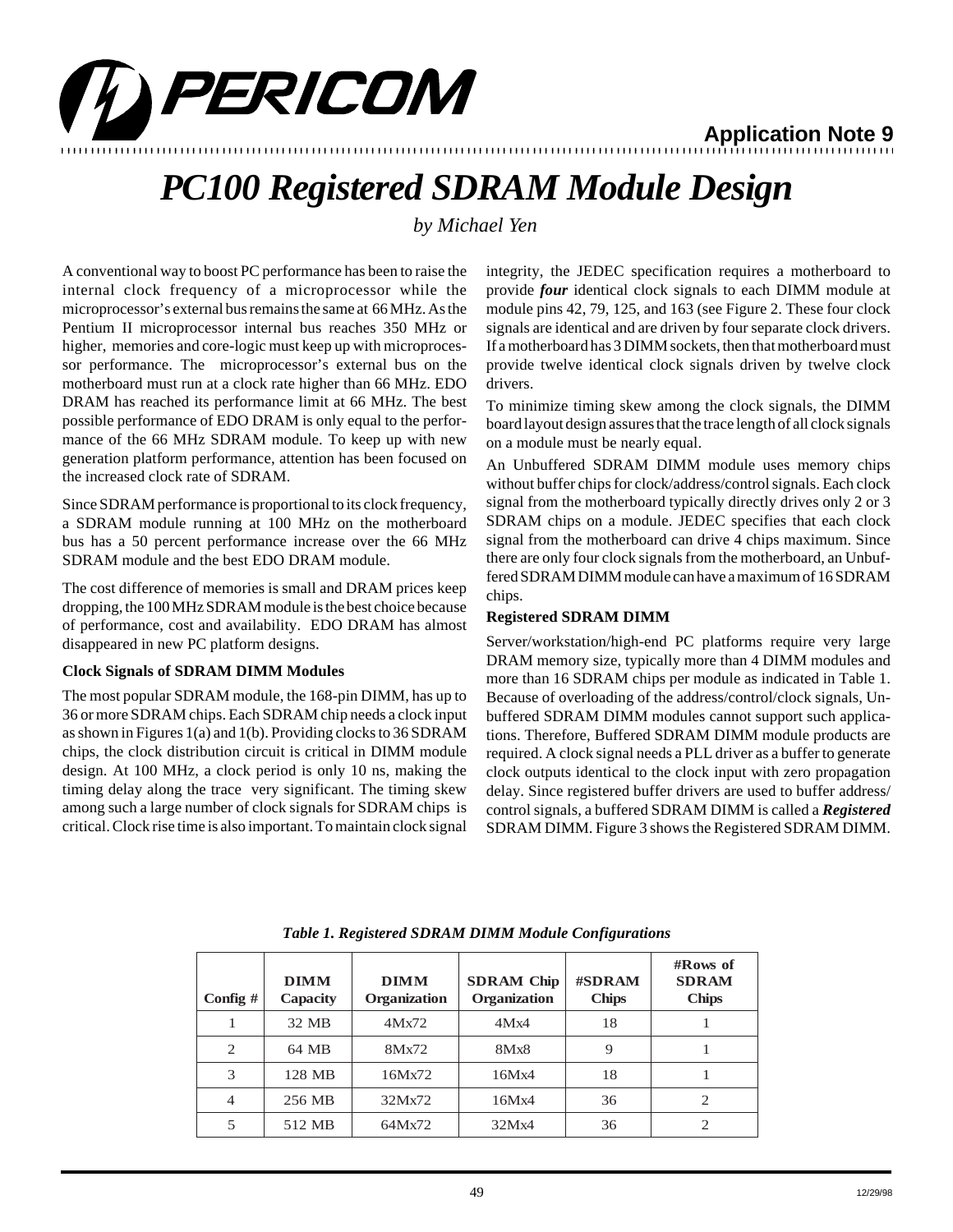

# **Application Note 9**

#### **2509A/2510A PLL Drivers**

The PLL buffer needs only one clock signal, CK0, from the motherboard, to generate 9 or 10 clock signals on a module. The motherboard provides one clock signal per DIMM module whose design greatly reduces the number of clock signals generated by motherboard and minimizes EMI problems.

As indicated in Figure 4, CK0, from the motherboard, is the Input Clock to the 2509A. Nine copies of CK0 are generated at outputs of the 2509A. Each clock output typically drives the SDRAM chips directly without any external damping series resistor.

The feedback output FBOUT pin is directly connected to the feedback input FBIN pin. Figures 5(a) and 5(b) show the output clocks lead and lag the input clock, respectively. The C1 capacitor is designed to adjust the relative timing between the input clock and the output clocks, if needed. C1 is typically not connected. As the C1 value increases, the timing of the output clocks will advance in time relative to the input clock.

To run at 100 MHz, a clock output driver must be high-drive and quiet. The output drivers of Pericom's PI6C2509A have been carefully designed to provide sufficient heavy pull-up and pulldown drive currents such that the clock signals at SDRAM chips meet the rise/fall time requirements. The output drivers are also designed for minimum undershoot and overshoot

When a designer selects a PLL driver chip for his PC100 SDRAM DIMM module design, the following AC parameters are critical:

**Phase Error** is the propagation-time between the Clock Input pin and the clock feedback input FBIN pin. Since it is ideal to have the clock outputs exactly identical to the clock input, phase error

should be very small. A phase error of 150ps leading or lagging is fine in 100 MHz and 66 MHz clock distribution circuits. A DIMM is typically required to run at both 100 MHz and 66 MHz. It could be a problem for a DIMM module if the phase error of a PLL clock driver meets the spec at 100 MHz, but not at 66 MHz. The Pericom 2509A part is designed to meet the phase error spec for both 100 MHz and 66 MHz clock operations.

**Cycle-to-Cycle Jitter** is the difference of period-time between one clock cycle to the adjacent clock cycle. If the clock input has no spread spectrum modulation, PC100 allows ±100ps cycle-to-cycle jitter at clock outputs. A critical jitter issue is clock input with spread spectrum. Many PLL circuits will greatly increase jitter and fail to meet jitter specs when the motherboard clock generator enables spread spectrum modulation. Pericom's 2509A/2510A parts are designed to meet the jitter spec when spread spectrum is disabled as well as when it is enabled, applying also for 100 MHz and 66 MHz.

**Output Skew** is the "time skew" among all clock outputs. The output drivers of Pericom's 2509A/2510A parts are carefully designed to meet the 200ps spec at 100 MHz as well as 66 MHz.

#### **Routing of Clock Outputs**

Since the skew among all clock outputs is critical, every clock output from 2509A/2510A must have the same trace length and the same loading. Each clock output must drive the same number of SDRAM chips. Per JEDEC spec, each clock can drive no more than four SDRAM chips.

| Config $#$ of<br>Table 1 | <b>DIMM</b><br><b>Capacity</b> | Number of<br><b>SDRAM</b><br>chips | 2509A or<br>$2910A$ is<br>used | <b>Number of Clock Outputs Used</b>                                                        | Number of<br><b>Unused</b><br><b>Clock Outputs</b> |
|--------------------------|--------------------------------|------------------------------------|--------------------------------|--------------------------------------------------------------------------------------------|----------------------------------------------------|
|                          | 32 MB                          | 18                                 | 2509A                          | Use 6 clocks to drive the 18 SDRAM chips<br>Use 1 clock to drive 2 registered drivers      | 2                                                  |
| 2                        | 64 MB                          | 9                                  | 2509A                          | Use 3 clocks to drive the 9 SDRAM chips.<br>Use 1 clock to drive the 2 registered drivers  | 5 (One Bank of<br>2509A is unused)                 |
| 3                        | 128 MB                         | 18                                 | 2509A                          | Use 6 clocks to drive the 18 SDRAM chips.<br>Use 1 clock to drive the 2 registered drivers | $\overline{2}$                                     |
| 4                        | 256 MB                         | 36                                 | 2510A                          | Use 9 clocks to drive the 36 SDRAM chips<br>Use 1 clock to drive the 3 registered drivers  | $\theta$                                           |
| 5                        | 512 MB                         | 36                                 | 2510A                          | Use 9 clocks to drive the 36 SDRAM chips<br>Use 1 clock to drive the 3 registered drivers  | $\theta$                                           |

*Table 2. PLL Drivers Required by Each DIMM Configuration*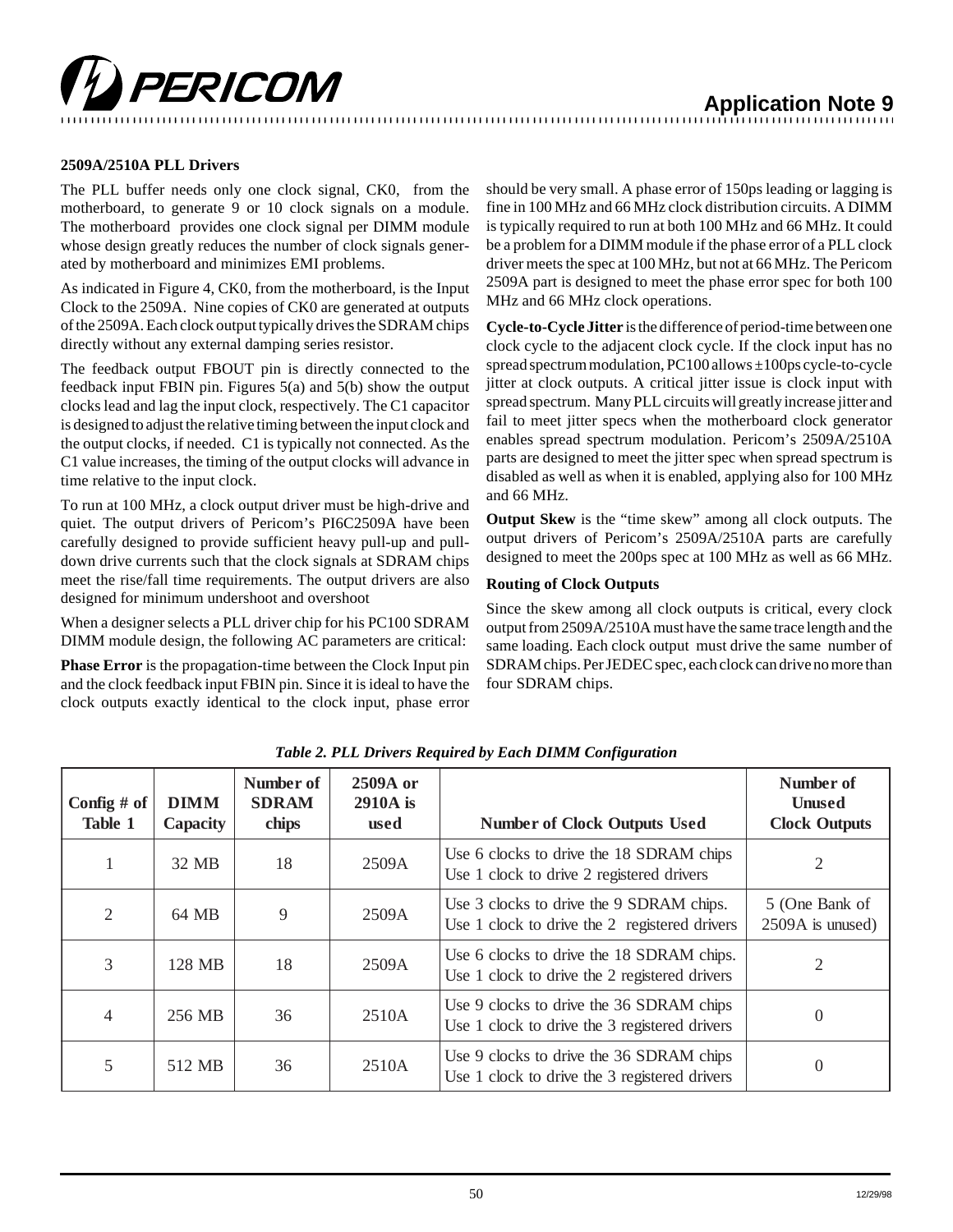

#### **ALVC16334/162835/16836 Registered Drivers**

PERICOM

An SDRAM chip needs address and control signals, in addition to clock and data signals (see Figures 1(a) and 1(b). For Unbuffered SDRAM DIMM, each and every address/control signal from the motherboard has to drive all SDRAM chips on the module. The address/control driver on motherboard will be over-loaded if there are many DIMM modules (there are 18 or more SDRAM chips on each module).

The ALVC16835/162835 18-bit Registered Universal Bus Drivers are used to buffer the address/control signals from the motherboard. When a DIMM module is selected by the motherboard, the registered drivers on the DIMM module are operated at rising-edge clock mode. When a DIMM module is not selected by the

motherboard, the registered drivers are operated at transparent mode for input signals to flow through.

The output drivers of **ALVC16835** have no embedded series termination resistor on chip, for use in a DIMM module with heavily loaded memory chips. The output drivers of **ALVC162835** have an embedded series termination resistor on chip for signal damping in light-loaded DIMM module applications. Because bus hold introduced an unwanted latency on the memory bus that could slow the system, Pericom has removed the standard bus hold feature.

Pericom offers five functions to support the address/control buffer of PC100 100 MHz SDRAM DIMM modules:

| <b>Part Number</b>   | Package and Pin Count                                                                                                        | <b>Number of Bits</b> |
|----------------------|------------------------------------------------------------------------------------------------------------------------------|-----------------------|
| PI74ALVC16334/162334 | 48-pin 240 mil wide plastic TSSOP (A48)<br>48-pin 173 mil wide plastic TVSOP (K48)<br>48-pin 300 mil wide plastic SSOP (V48) | 16                    |
| PI74ALVC16835/162835 | 56-pin 240 mil wide plastic TSSOP (A56)<br>56-pin 173 mil wide plastic TVSOP (K56)<br>56-pin 300 mil wide plastic SSOP (V56) | 18                    |
| PI74ALVC162836       | 56-pin 240 mil wide plastic TSSOP (A56)<br>56-pin 173 mil wide plastic TVSOP (K56)<br>56-pin 300 mil wide plastic SSOP (V56) | 20                    |

In addition to **ALVC16835/162835**, there are other registered drivers to give module designers flexibility to reduce manufacturing cost, i.e., an 18-bit PI74ALVC16835/162835 could be replaced by a 20-bit PI74ALVC162836 for two additional clock outputs and a cost savings of one logic-inverter part. ALVC16334/ 162334 are 16-bit registered driver parts for module applications that only need 16-bit drivers, resulting in a smaller 48-pin package and a cost savings of one logic-inverter part. To save the logic inverter see Figures 6(a) and 6(b), the LE pin is now complemented.

#### **Number of Signals Required to be Buffered by Registered Driver**

Configuration Number 2 has the smallest number of SDRAM chips on a module. The 64 MB DIMM requires 28 signals to be buffered by a registered driver (see Figure 7). Two 16-bit registered drivers, ALVC162334, can provide buffers for 32 signals. Therefore, there are four unused buffers. Since each signal drives only eight SDRAM chips, the ALVC162334 part is recommended because it provides an on-chip damping series resistor at each driver output to avoid undershoot/overshoot noises.

Other configurations have 18 or more SDRAM chips. No on-chip damping series resistors are needed.

Configurations 4 and 5 have 36 SDRAM chips. Each address/ control signal, except DQMBx and Sx#, requires two registered drivers, since each registered driver can only drive a load of up to 18 SDRAM chips.

An unused input should be held at a valid high or low voltage by a pull-up or pull-down resistor.

As mentioned above, ALVC16334/162334 has 16-bit drivers. ALVC16835/162835 has 18-bit drivers. And ALVC162836 has 20-bit drivers. Each bit provides a buffer for one address/control signal to drive up to 18 SDRAM chips. To avoid too many unused bits, the following registered drivers are recommended to each DIMM configuration.

It is possible to use the 18-bit ALVC16835/162835 as registered driver parts in each DIMM configuration, although the number of unused bits in each registered driver part may increase.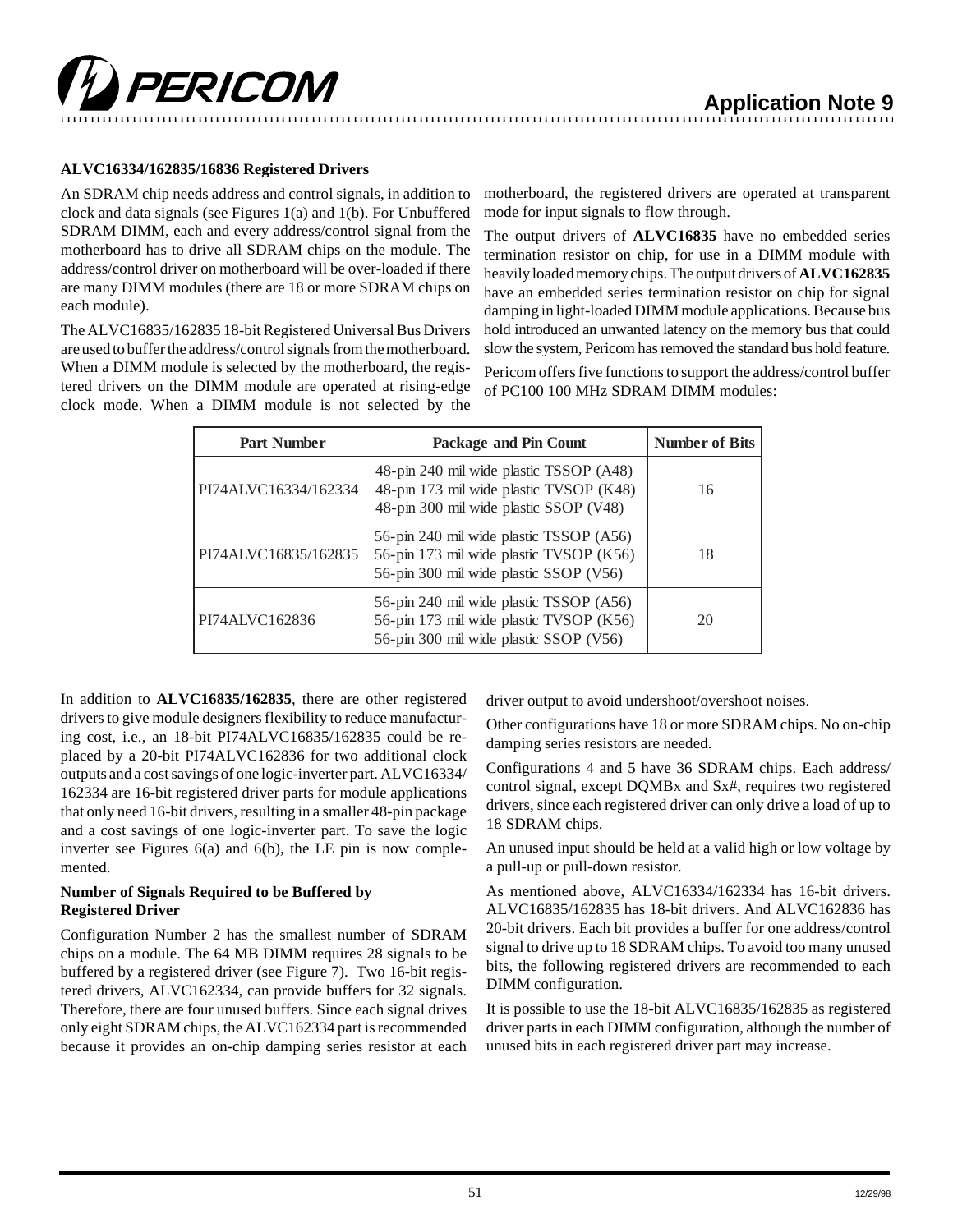

**Application Note 9**

| Config.<br><b>Number</b> | <b>DIMM</b><br>Capacity | <b>DIMM</b><br>Organization | <b>SDRAM</b><br><b>Chip Organization</b> | #SDRAM<br><b>Chips</b> | Number of Signals buffered<br>by Registered Drivers |
|--------------------------|-------------------------|-----------------------------|------------------------------------------|------------------------|-----------------------------------------------------|
|                          | 32 MB                   | 4Mx72                       | 4Mx4                                     | 18                     | 29                                                  |
| $\overline{2}$           | 64 MB                   | 8Mx72                       | 8Mx8                                     | 9                      | 28                                                  |
| 3                        | 128MB                   | 16Mx72                      | 16Mx4                                    | 18                     | 29                                                  |
| 4                        | 256MB                   | 32Mx72                      | 16Mx4                                    | 36                     | 50                                                  |
| 5                        | 512MB                   | 64Mx72                      | 32Mx4                                    | 36                     | 50                                                  |

*Table 3. Number of Signals Required to be Buffered by Registered Driver*

# *Table 4. Registered Driver Recommended for Each DIMM Configuration*

| Config<br>#    | <b>DIMM</b><br>Capacity | <b>DIMM</b><br>Organization | No. of Signals Buffered by<br><b>Registered Drivers</b> | Recommended<br><b>Registered Drivers</b> | <b>Alternate</b><br><b>Registered Drivers</b> |
|----------------|-------------------------|-----------------------------|---------------------------------------------------------|------------------------------------------|-----------------------------------------------|
|                | 32 MB                   | 4Mx72                       | 29                                                      | (2) PI74ALVC16334                        | (2) PI74ALVC16835                             |
| $\mathfrak{D}$ | 64 MB                   | 8Mx72                       | 28                                                      | (2) PI74ALVC162334                       | (2) PI74ALVC162835                            |
| 3              | 128 MB                  | 16Mx72                      | 29                                                      | (2) PI74ALVC16334                        | (2) PI74ALVC16835                             |
| $\overline{4}$ | 256 MB                  | 32Mx72                      | 50                                                      | (2) PI74ALVC16334<br>(1) PI74ALVC162836  | (3) PI74ALVC16835                             |
|                | 512 MB                  | 64Mx72                      | 50                                                      | (2) PI74ALVC16334<br>(1) PI74ALVC162836  | (3) PI74ALVC16835                             |

## **List of PLL Drivers and Registered Drivers Used**

Each DIMM configuration uses a PLL Driver as shown in Table 2, and Registered Drivers as indicated in Table 4. The following table summarizes the recommended drivers for each DIMM configuration.

**Config. Number DIMM Capacity DIMM Organization SDRAM Chip Organization #SDRAM Chips Recommended Drivers Alternate Drivers** 1  $32 MB$   $4Mx72$   $4Mx4$   $18$   $(1) P16C2509A$ (2) PI74ALVC16334 (1) PI6C2509A (2) PI74ALVC16835 2 | 64 MB | 8Mx72 | 8Mx8 | 9 | (1) PI6C2509A (2) PI74ALVC162334 (1) PI6C2509A (2) PI74ALVC162835 3 | 128 MB | 16Mx72 | 16Mx4 | 18 | (1) PI6C2509A (2) PI74ALVC16334 (1) PI6C2509A (2) PI74ALVC16835 4 | 256 MB | 32Mx72 | 16Mx4 | 36 (1) PI6C2510A (2) PI74ALVC16334 (1) PI74ALVC162836 (1) PI6C2510A (3) PI74ALVC16835 5 | 512 MB | 64Mx72 | 32Mx4 | 36 (1) PI6C2510A (2) PI74ALVC16334 (1) PI74ALVC162836 (1) PI6C2510A (3) PI74ALVC16835

*Table 5. PLL Driver and Registered Driver Recommended for Each DIMM Configuration*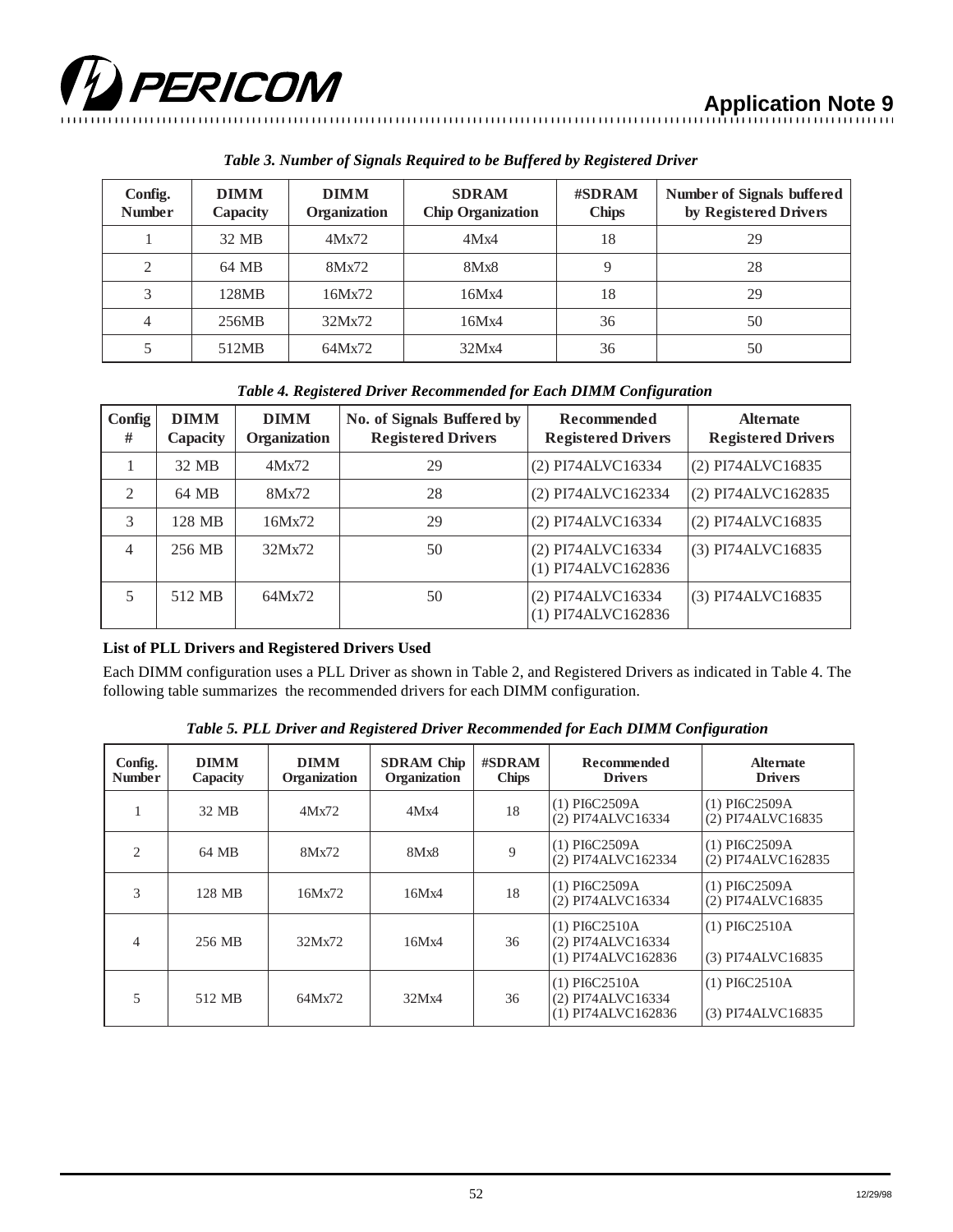

**Application Note 9**







*Figure 1(b). SDRAM Chip 8Mx8*



*Figure 2. Unbuffered 168-pin SDRAM DIMM*

CK0 and CK2 are at the front side. CK1 and CK3 are at the backside. The four clock signals from the motherboard directly drive the eight SDRAM chips – each clock signal drives two chips. There is no PLL driver or logic buffer driver.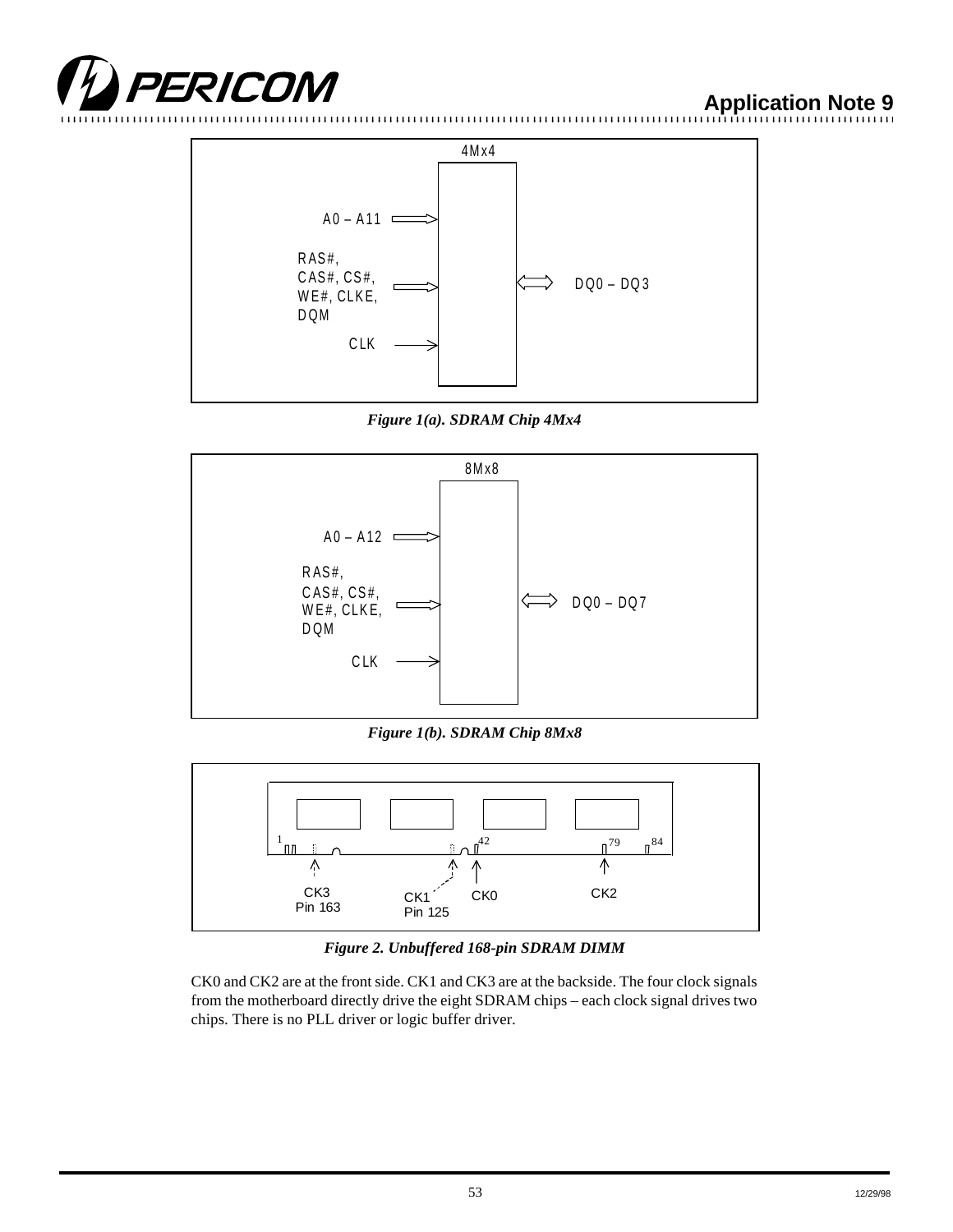



*Figure 3. Registered 168-pin SDRAM DIMM*

Only clock CK0 is used. The PLL driver generates 9 or 10 copies of clock CK0 on the DIMM module. A registered driver buffers the Address/control signals.



*Figure 4. Block Diagram of PI6C2509A*



*Figure 5(a). Output Clocks Lead the Input Clock*



*Figure 5(b). Output Clocks Lag the Input Clock*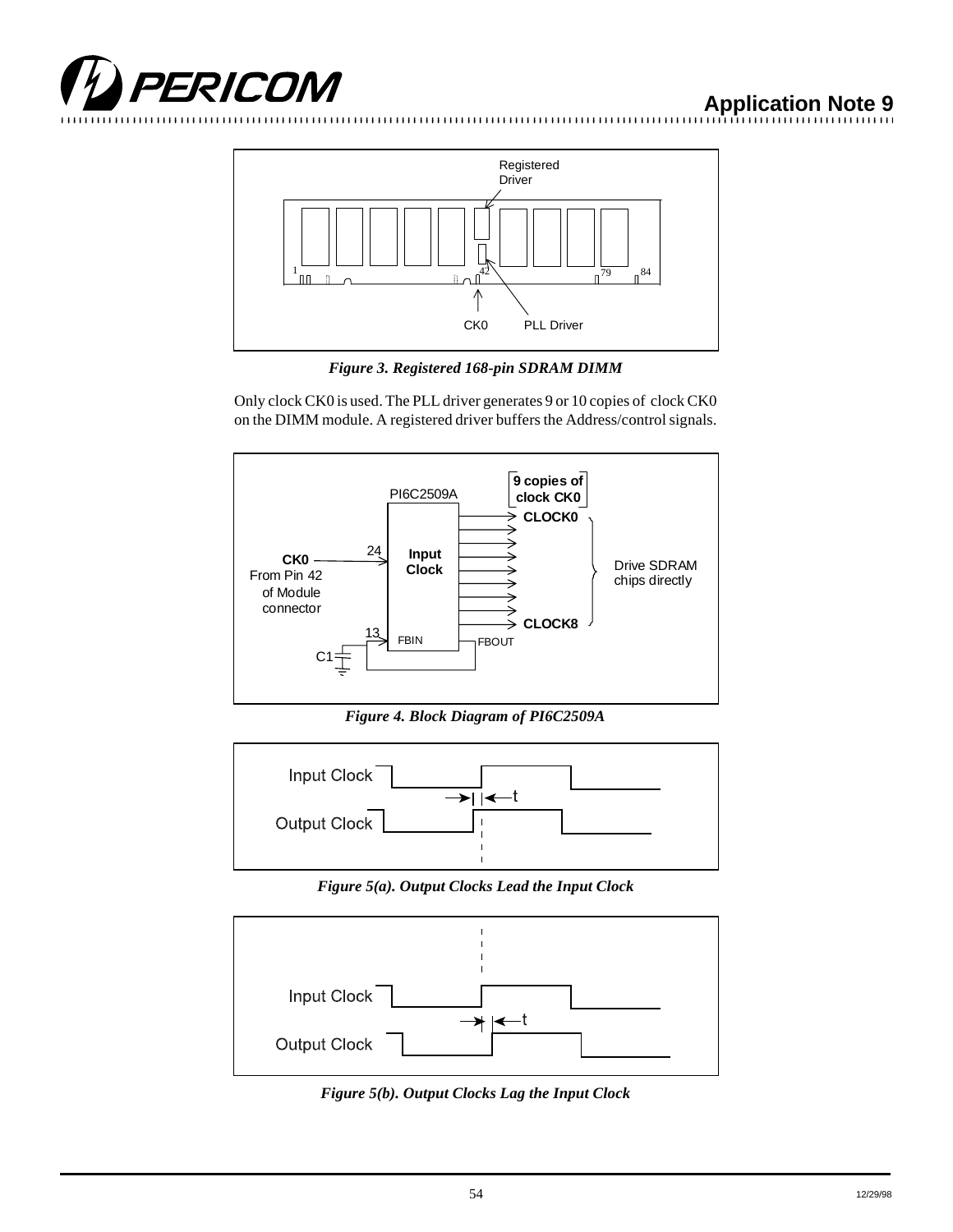







*Figure 6(b). ALVC162836 and ALVC16334/162334 Registered Drivers Do Not Need a Logic Inverter*

| A0                |        | RA <sub>0</sub> | DQMB <sub>2</sub> |        | RDQMB2            |
|-------------------|--------|-----------------|-------------------|--------|-------------------|
| A <sub>1</sub>    |        | RA <sub>1</sub> | DQMB <sub>3</sub> |        | RDQMB3            |
| A2                |        | RA <sub>2</sub> | DQMB6             |        | RDQMB6            |
| A3                |        | RA3             | DQMB7             |        | RDQMB7            |
| A4                |        | RA4             | CKE0              |        | RCKE <sub>0</sub> |
| A5                |        | RA <sub>5</sub> | B <sub>A0</sub>   |        | RBA0              |
| A6                | 16-bit | RA <sub>6</sub> | BA <sub>1</sub>   | 16-bit | RBA1              |
| A7                | Reg.   | RA7             | A10               | Reg.   | <b>RA10</b>       |
| A8                | Driver | RA <sub>8</sub> | A11               | Driver | <b>RA11</b>       |
| A9                |        | RA <sub>9</sub> | S0#               |        | RS <sub>0</sub> # |
| DQMB <sub>0</sub> |        | RDQMB0          | S <sub>2#</sub>   |        | RS2#              |
| DQMB1             |        | RDQMB1          | CAS#              |        | RCAS#             |
| DQMB4             |        | RDQMB4          | RAS#              |        | RRAS#             |
| DQMB <sub>5</sub> |        | RDQMB5          | WE#               |        | RWE#              |
| (unused)          |        | (unused)        | (unused)          |        | (unused)          |
| (unused)          |        | (unused)        | (unused)          |        | (unused)          |
|                   |        |                 |                   |        |                   |



**Pericom Semiconductor Corporation** 2380 Bering Drive • San Jose, CA 95131 • 1-800-435-2336 • Fax (408) 435-1100 • http://www.pericom.com